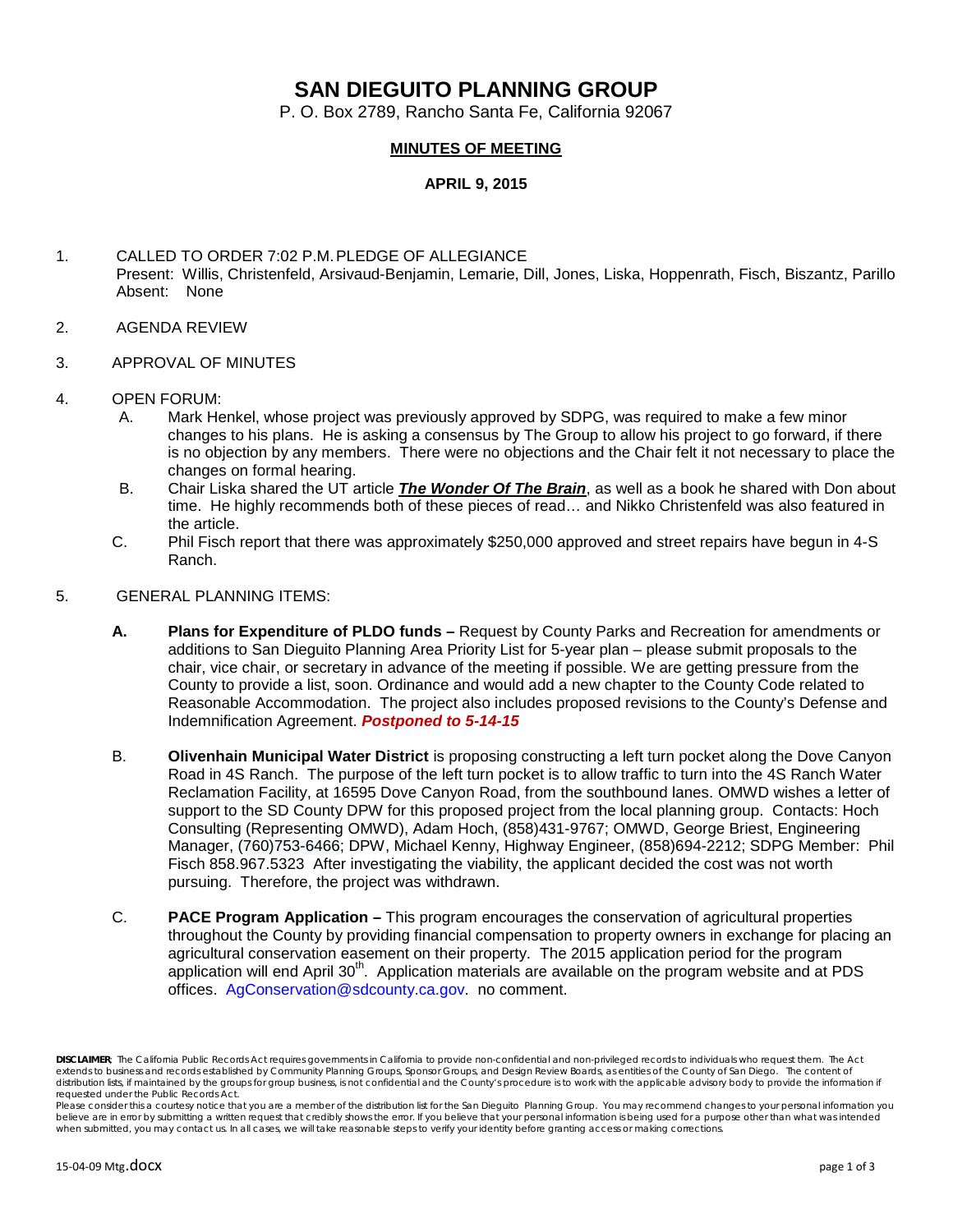- 6. MAJOR PROJECTS AND LAND USE ITEMS:
	- **A. PDS 2015 MUP 15-003, ER 15-08-002 – Verizon Double Peak located at 21230 Questhaven Rd., San Marcos** – Major Use Permit application proposing to install 12 antennas, 12 remote radio units, and 1 microwave dish antenna on a 45' high monopine. The equipment necessary to operate the facility will be located in a proposed 11'6" x 16'10" prefabricated equipment shelter on a new concrete pad. Also, installation of a proposed emergency generator inside a concrete block wall enclosure with stucco finish to match existing building. APN #679-050-04-00 Applicant: Margie Sullivan representing Verizon Wireless 760-613-3488; PDS Planner: Melanie Tylke 858-694-3721; SDPG Member: Doug Dill 760- 736-4333 *Postponed to 5-14-15*
	- **B. PDS 2014 STP 14-005** Site plan for 7,096 sf single family dwelling with 690 sf guest house on previously graded pad, located at 16681 Riding High Way & Coconut Grove Court in The Crosby Estates. No exceptions or waivers are required for this project. APN 267-201-14 Applicant: John Jensen Architects for applicant, Joe Gallagher, 858-756-7426; DPS Planner: Don Kraft 858-694-3856; SDPG Member: Mid Hoppenrath 760-747-1145 *Tabled. The application has been withdrawn.*
	- **C. PDS2014 STP 14-006 V Setback Designator located at 8080 Hightime Ridge, San Diego** APN 267- 201-03-00 Applicant: Philip Quatrino representing Jonathon & Melody Mohseni 858-527-0818; PDS Planner: Don Kraft 858-694-3856; SDPG Member: Mid Hoppenrath 760-747-1145 *Tabled. The application has been withdrawn.*
	- D. **PDS2014 STP14-026 – site plan for 3,397 sf Single Family home and garage, tack room on 4.98 acres** located at Avenida de Pompeii in Santa Fe Valley. APN #269-100-47. Applicant: Michael Azurmi representing Tom & Anne Bache 619-417-1400; PDS Planner: Vincent Kattoula 858-694-3959; SDPG Member: Mid Hoppenrath 760-747-1145 *Postponed to 5-14-2015*
	- E. **PDS 2014 GPA 14-007, MUP 14-046, TM 5595, EB 14-08-17 Application for tentative map requiring a general plan amendment and major use permit for 56-unit, age-restricted condominium project located on 28.69 acres located at the northeast corner of Via de la Valle and Calzada del Bosque.**  APN #268-180-51-00, 268-180-01-00, 258-180-39,00 268-180-50-00 Applicant: Ali Shapouri on behalf of Larry Gene Mabee Revocable Trust & Golden Eagle Land Investment LP 858-756-8340; PDS Planner: Michael Johnson 858-694-3429; SDPG Member: Don Willis 481-1535 *Postponed to 5-14-15*
	- F. **PDS 2015-HLP 15-002; ER 15-08-003 Application for Habitat Loss Permit to address the impact of 20.1 acres of coastal sage scrub occupied by the California gnatcatcher.** The project (PDS2013- LDGRMJ-00015) consists of a major grading permit for a private horsekeeping facility and grape planting project. A previous HLP application expired in 2008. APN #228-400-15, 16, 22 Applicant: Hedy Levine representing Brendan Thiessen/Harmony Grove Partners LP 619-232-9200x125; PDS Planner: Ashley Gungle 858-495-5375; SDPG Member: Shannon Biszantz 619-417-4655 *Postponed to 5-14-15*
	- G. **PDS2015 VAC-15-001, ER-96-08-023E, BC-15-002-0** Request for vacation of open space located at 15931 Via de Santa Fe, Rancho Santa Fe. APN#269-183-44,45 Applicant: John Winn for Michael Kelly 858-292-7770; PDS Planner: Beth Ehsan 858-694-3103; SDPG Member: Laurel Lemarie 858-756-2835 *Postponed to 5-14-15*
	- H. **PDS 2015 VAR-15-005** Request for variance to front yard setback located at 6325 La Valle Plateada, Rancho Santa Fe. APN#266-241-05-00 Applicant: Max Wuthrich for Jillian Spear/Jerrold Spector 858- 756-1788. PDS Planner: Benjamin Mills 858-495-5234; SDPG Member: Tim Parillo 415-238-6961 This project meets the Covenant's setback requirements, but needs a County variance to meet the County standards.

## **MOTION** by Tim Parillo to recommend approval as submitted. Seconded: Fisch

 $Ayes = 10$   $nos = 0$   $abstain = 0$   $absent/vacant = 5$ 

*DISCLAIMER; The California Public Records Act requires governments in California to provide non-confidential and non-privileged records to individuals who request them. The Act extends to business and records established by Community Planning Groups, Sponsor Groups, and Design Review Boards, as entities of the County of San Diego. The content of*  distribution lists, if maintained by the groups for group business, is not confidential and the County's procedure is to work with the applicable advisory body to provide the information if *requested under the Public Records Act.*

*Please consider this a courtesy notice that you are a member of the distribution list for the San Dieguito Planning Group. You may recommend changes to your personal information you believe are in error by submitting a written request that credibly shows the error. If you believe that your personal information is being used for a purpose other than what was intended when submitted, you may contact us. In all cases, we will take reasonable steps to verify your identity before granting access or making corrections.*